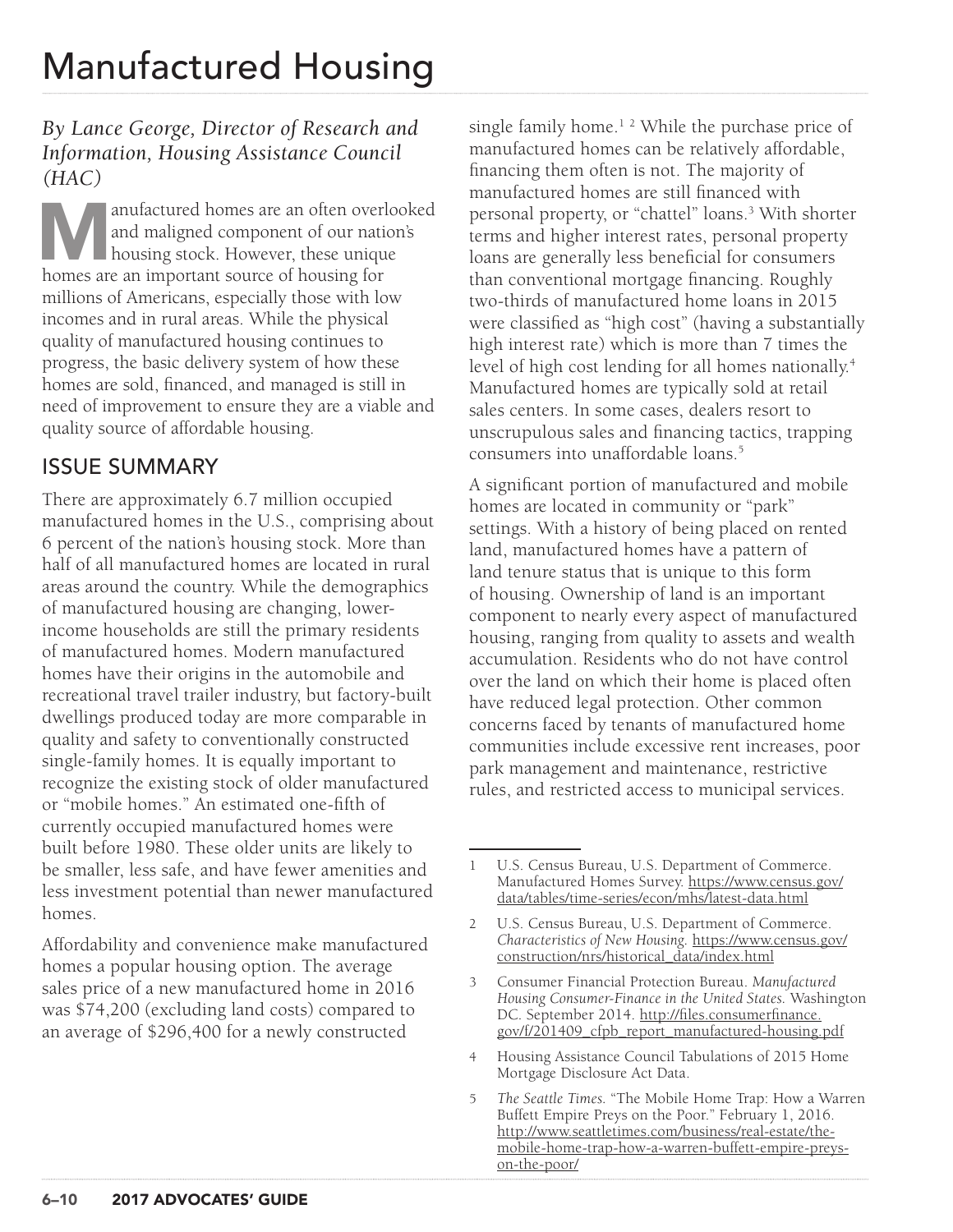# WHAT ADVOCATES SHOULD KNOW

*Federal resources for affordable manufactured housing.* Manufactured housing is largely financed in the private marketplace. However, there are several existing federal resources that support the development, financing, and rehabilitation of affordable manufactured housing, such as HUD-HOME, USDA Rural Development, and Weatherization funds.

*Manufactured Housing "Done Right".* Once shunned by nonprofit housing developers, manufactured homes are now making inroads into affordable housing projects and mindsets. Much of this progress is attributable to a small but innovative group of advocates who challenged assumptions and convention about developing and preserving manufactured housing. Across the nation, several organizations and initiatives are utilizing manufactured homes to provide and maintain affordable housing. These efforts avoid the pitfalls of traditional dealer-based manufactured housing purchase and finance, as well as investor ownership of communities.

*The HUD Code.* An important factor in the designation of a manufactured home is whether the unit was built before or after June 15, 1976. This date marked the implementation of the Manufactured Home Construction and Safety Standards Act (42 U.S.C. Sections 5401-5426) regulating the construction of manufactured homes and commonly referred to as the "HUD code." HUD developed and administers the code that implements the statute. These federal standards regulate manufactured housing design and construction, strength and durability, transportability, fire resistance, and energy efficiency. The HUD code evolves over time and has undergone several major modifications since 1976.

#### LEGISLATIVE AND REGULATORY ACTIONS

*Duty to Serve.* The Housing and Economic Recovery Act of 2008 (HERA) mandates that Fannie Mae and Freddie Mac (the GSEs) have a "duty to serve" underserved markets; manufactured housing was identified in the Act as one of three underserved markets, along with rural areas and housing preservation. Under the Act, the GSEs are tasked with increasing mortgage investments and improving the distribution of capital available for

mortgage financing in these markets. The Federal Housing Finance Agency (FHFA) recently issued a final rule on the duty to serve requirements. In a change from the initial and proposed rule, FHFA will now consider personal property or chattel loans for duty to serve credit provided adequate consumer protections are provided. Details of chattel loan protections have yet to be codified, and advocates are encouraged comment and monitor this component of the Rule to ensure that appropriate protections for consumers are in place. The Duty to Serve rule also extends credit to GSEs for activity in manufactured home communities and community preservation.

*The Dodd-Frank Wall Street Reform and Consumer Protection Act (PL 111-203)* included several provisions that enhance consumer protections for purchasers of manufactured homes. Dodd-Frank revised the Truth in Lending Act (TILA) to establish specific protections for mortgage loans, origination activities, and high-cost lending. Dodd-Frank also directs the newly created Bureau of Consumer Financial Protection (CFPB) to supervise manufactured housing finance activities.

**The** *Uniform Manufactured Housing Act* was passed by the Uniform Law Commission in 2012. This model legislation provides a more uniform system for converting manufactured homes from personal to real property. The act provides a framework for states to develop a system whereby a new manufactured home can be considered real property when located on land controlled by the homeowner.

## WHAT TO SAY TO LEGISLATORS

Advocates should speak to lawmakers with the message that:

- Manufactured homeowners should be provided opportunities to obtain standard mortgage lending instead of the personal property loans often used to finance this type of housing.
- Borrowers with personal property loans should be afforded consumer protections consistent with real property or standard mortgage loans.
- Legislation should be enacted that limits predatory lending practices involving manufactured homes.
- Policies and programs should be enacted to facilitate manufactured housing community